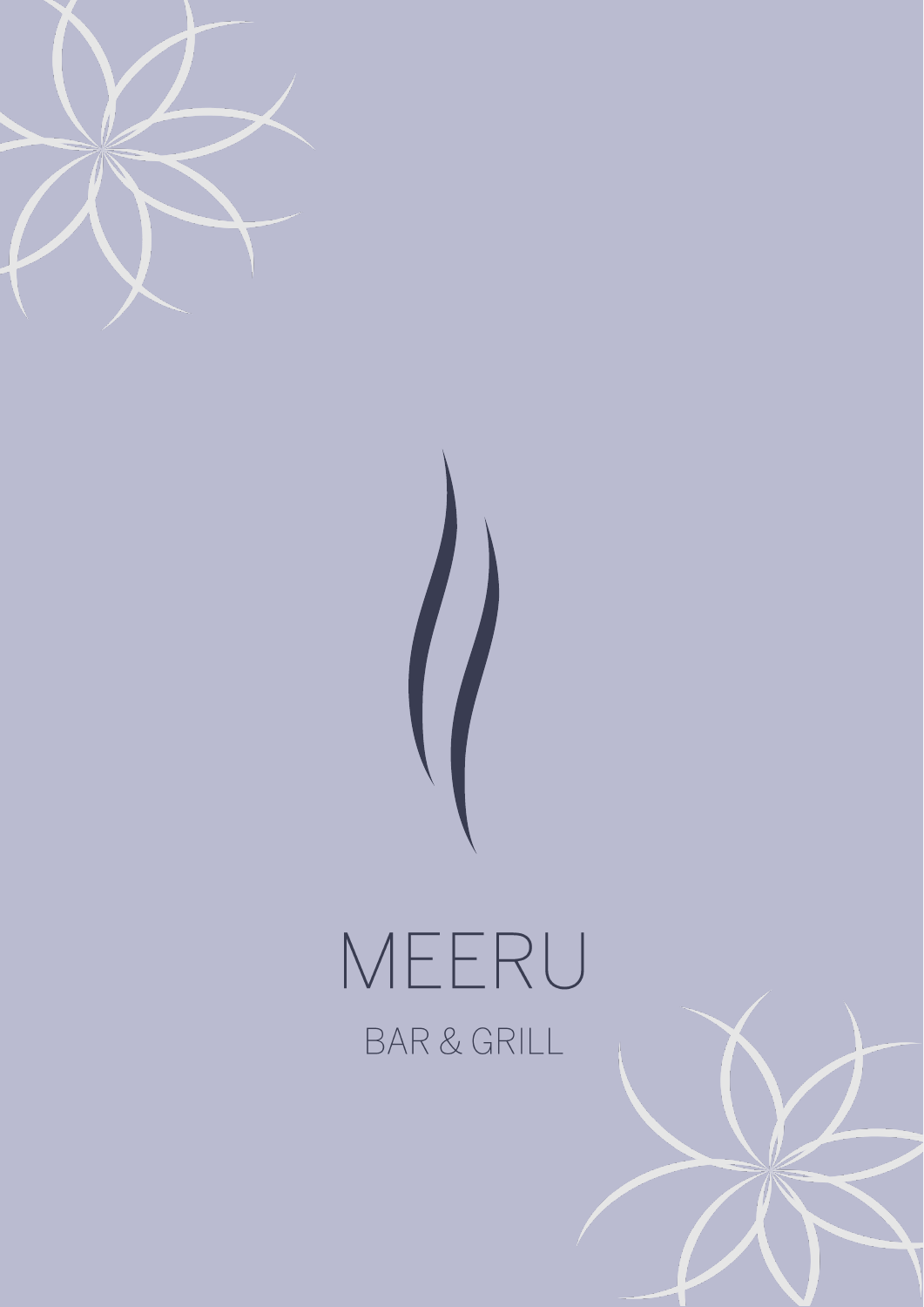## **STARTER**

## **Classic Caesar Salad**

Romaine Lettuce, Cherry Tomato, Croutons, Choice of Boiled Egg or Bacon

Add Grilled Chicken Breast or Prawns

**Shrimps Cocktail** Prawns, Cocktail Sauce, Mesclun, Cherry Tomatoes

# **Pan Fried Mussels with White Wine Sauce**

Creamy White Wine Sauce & French Bread Toasted with Garlic Butter

## **Chipirones Style Baby Calamari**

Lemon Sea Salt Butter, Red Pepper Coulis

## **SOUP**

# **Prosciutto Heirloom Tomato Soup**

Served with Croutons, Roasted Almonds, Crispy Prosciutto

**Coconut Seafood Chowder** Kaffir Lime & Drizzle Chili Oil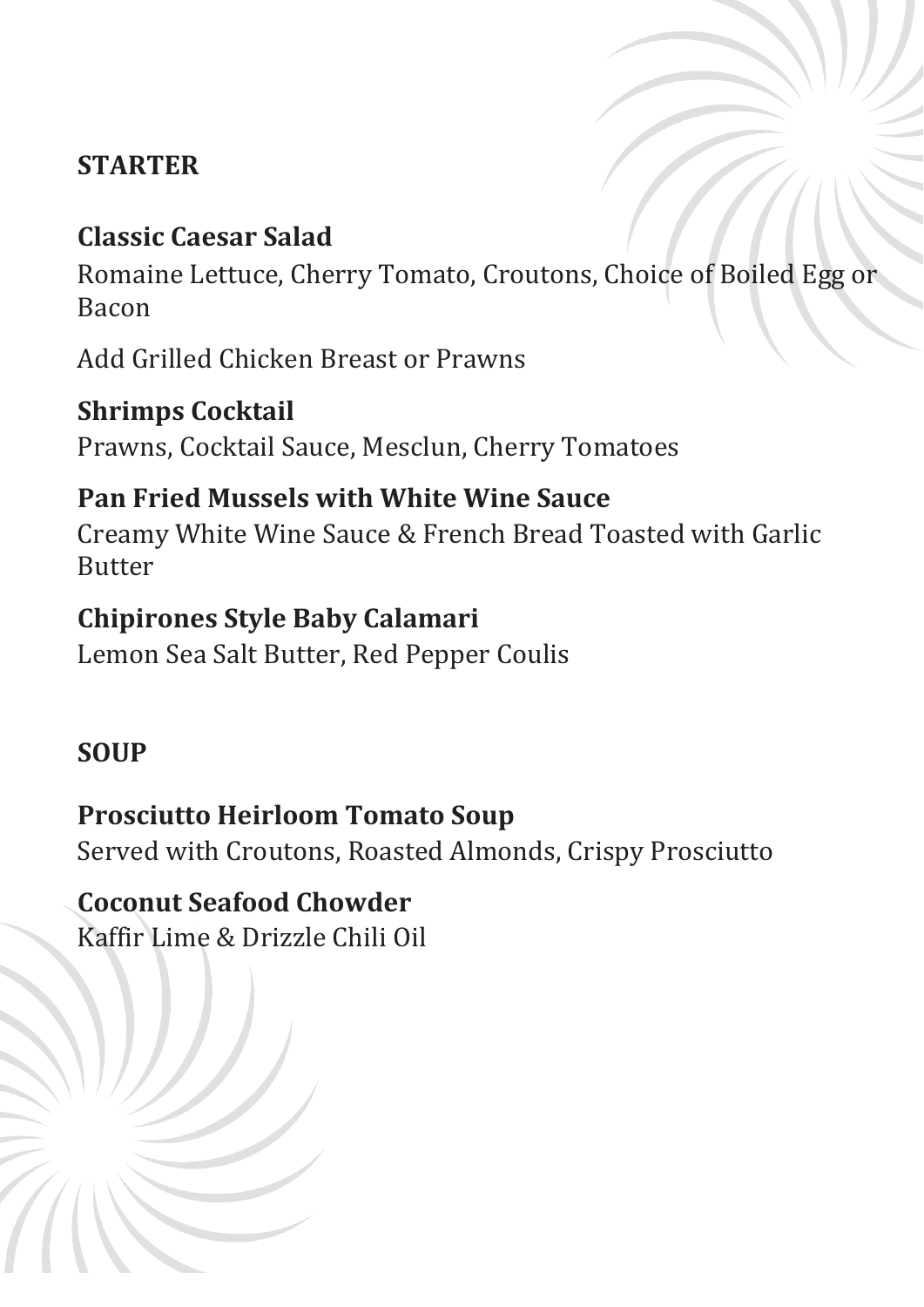## **SANDWICH**

#### **Hideaway Beef Tenderloin Burger**

Cheddar Cheese, Balsamic Onions, Roasted Mushrooms, Sliced Tomatoes, French Fries

## **Add-ons:**

Pork Bacon Beef Bacon Fried Egg

#### **Meeru Club Sandwich**

Sliced Bread, Mayonnaise, Chicken Breast, Bacon, Tomato, Cheddar & Emmental Cheese, French Fries

## **PASTA AND RISOTTO**

## **Braised Beef Short Ribs Rigatoni**

Mushrooms, Carrots, Baby Onions, Bacon, Parsley

## **Tiger Prawn Bucatini Pomodoro**

Pasta with Tomato Sauce, Tiger Prawns, Fresh Mozzarella & Parmesan

## **Mushroom Risotto**

Sautéed Mushrooms, Braised Leeks, Chestnuts, Fresh Mozzarella, Parmesan, Truffle Essence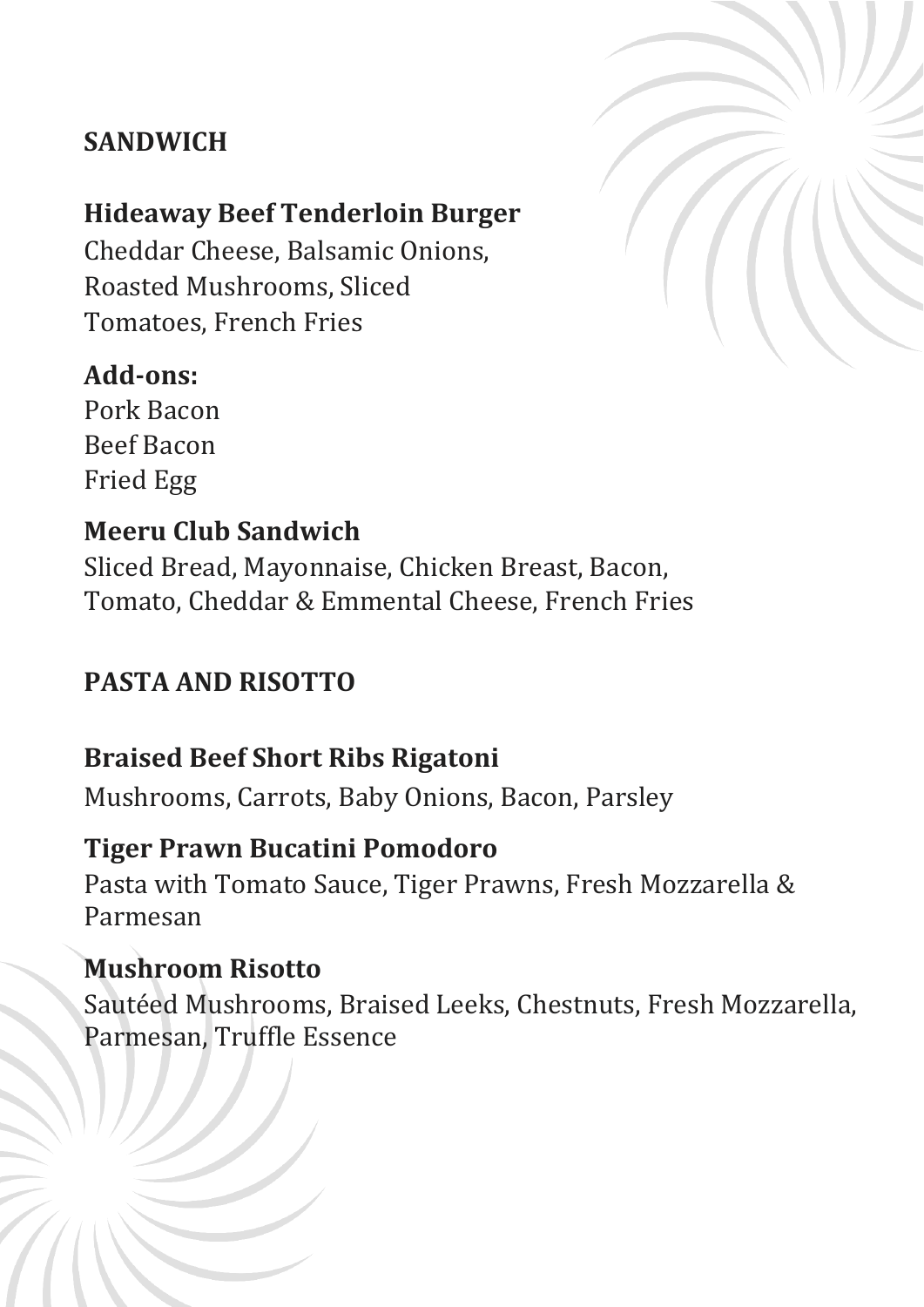### **VEGETARIAN**

#### **STARTER**

**Roasted Cherry Tomato Soup** Served with Croutons, Roasted Almonds

## **SALAD AND SANDWICH**

## **South Asia Vegetable Burger**

Sweet Potato & Black Beans with Curry Sauce, Lettuce, Coriander

## **Southwest Vegetable Grilled Fresh Tacos**

Mexican Style Grilled Veggies, Fresh Avocado, Sour Cream, Lime & Chili Salsa

#### **MAIN**

**Baked Crunchy Arancini** Parmesan Dip

**Quattro Formaggi Risotto** Chestnuts, Roasted Cherry Tomatoes, Walnuts

**Wild Mushrooms, Chestnut & Leek Gnocchi** Pecorino Shavings, Truffle Essence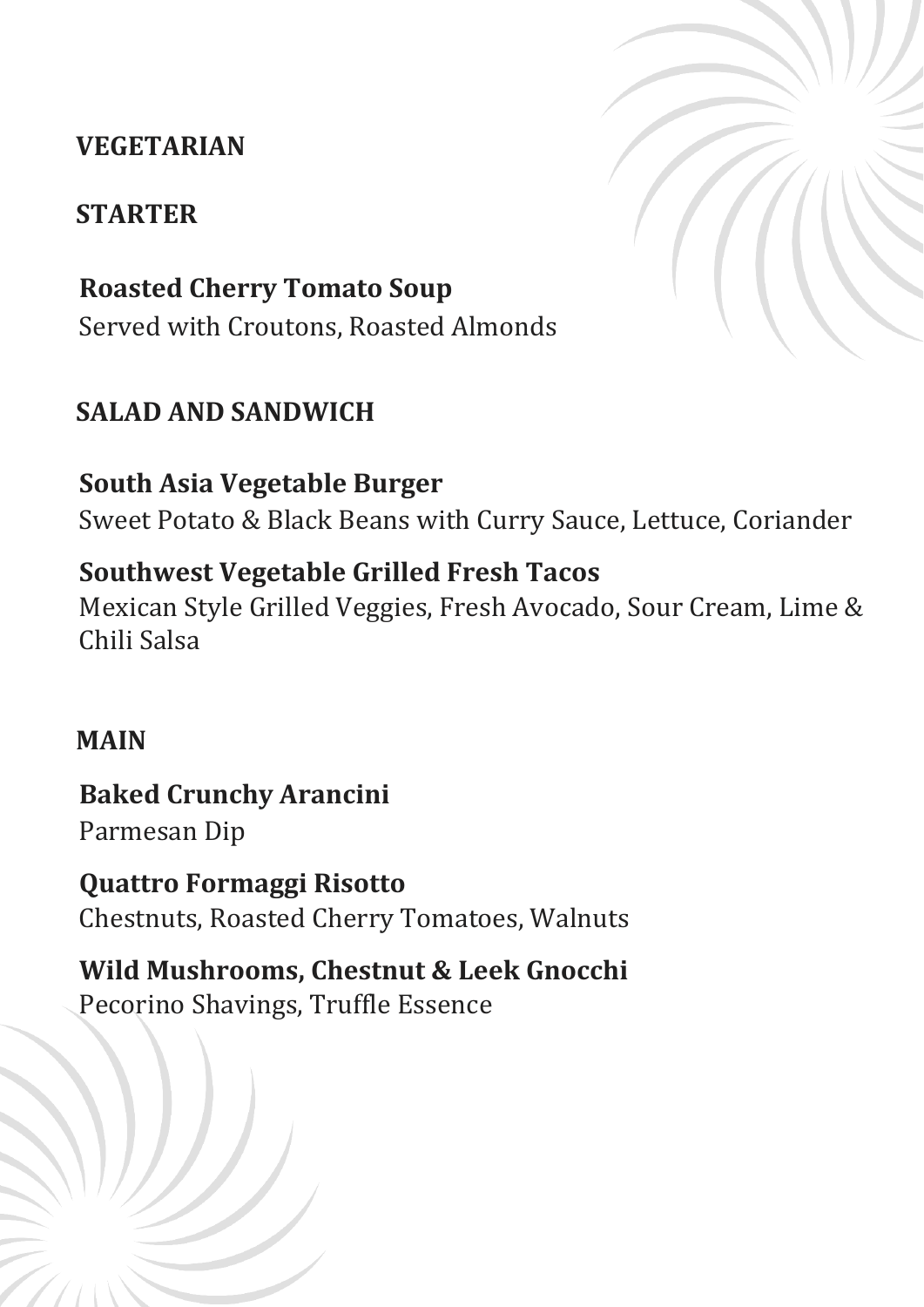#### **FROM LAND**

## **Black Angus Beef Tenderloin, Whole Grain Mustard Sauce**

**Barbecue Style Pork Ribs**

**Corn Fed Baby Chicken Herbs Provencal**

**Australian Lamb Chops**

**FROM SEA**

**Surf & Turf Plate** *1 Lamb Chop, 1 Beef Tenderloin, 2 Prawns*

**Yellow Fin Tuna Steak**

**Tiger Prawn Large**

**Oven Roasted Maldivian Sea Bass**

#### **SAUCE**

*1 type of Sauce or Butter will be included with Land or Sea order*

Creamy Lemon Butter Whole Grain Mustard Sauce Red Wine Sauce Thyme Jus Black Pepper Corn Sauce Sauce Béarnaise Mushroom Sauce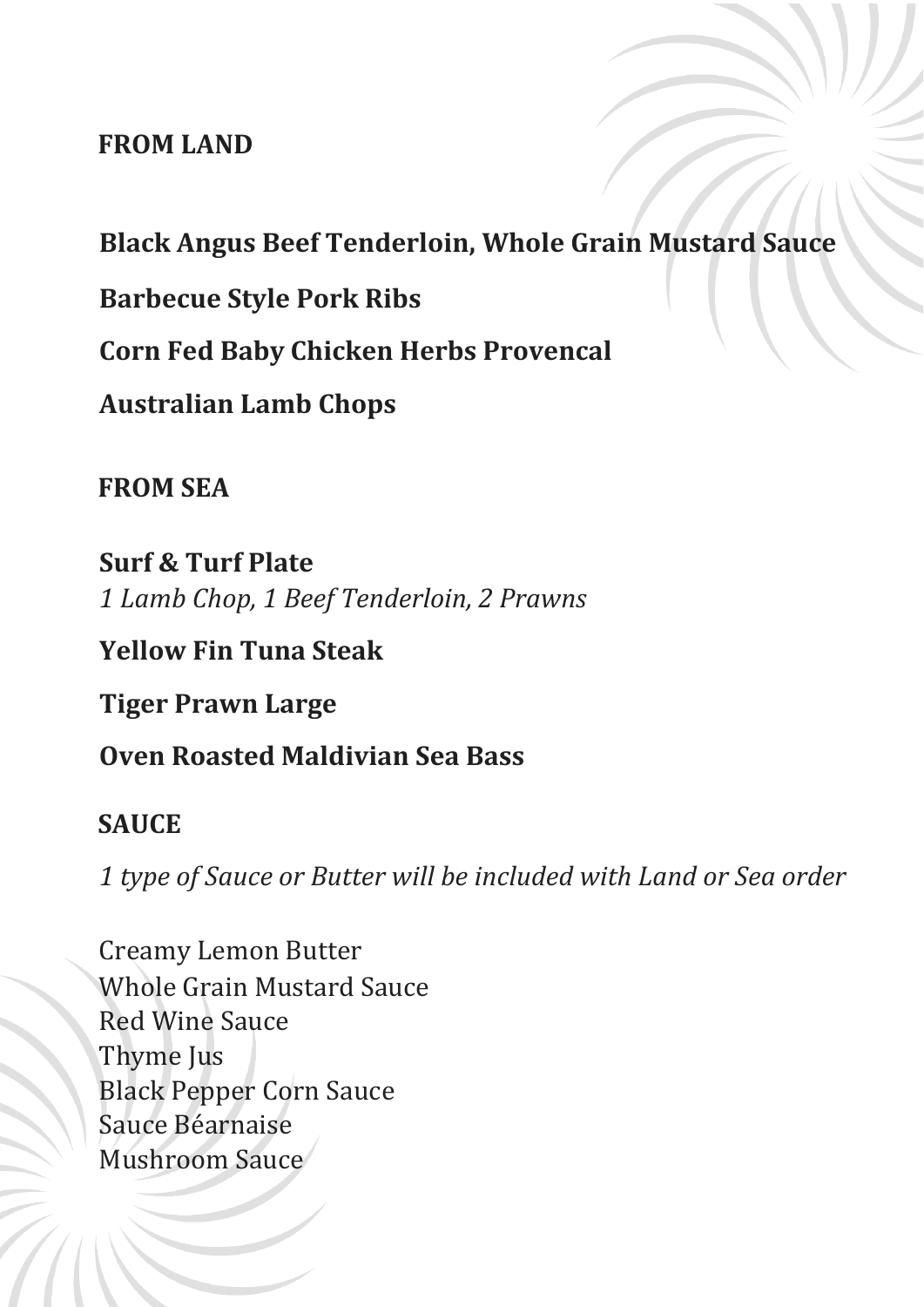## **FOOD-TO-SHARE**

**Oven Roasted Mozzarella Di Buffalo Pizzetta** Fresh Tomato Salsa, Spicy Pesto

**Hideaway Tacos** Grilled Corn Tortillas, Guacamole, Tomato Salsa, Jalapeno

## **Grilled Chicken Breast**

**Grilled Prawns**

## **SIDE DISH**

Mashed Potato

Truffle Mashed Potato

French Fries

Onion Rings

Grilled Garden Corn on the Cobb

Grilled Seasonal Vegetables

Sautéed Mushrooms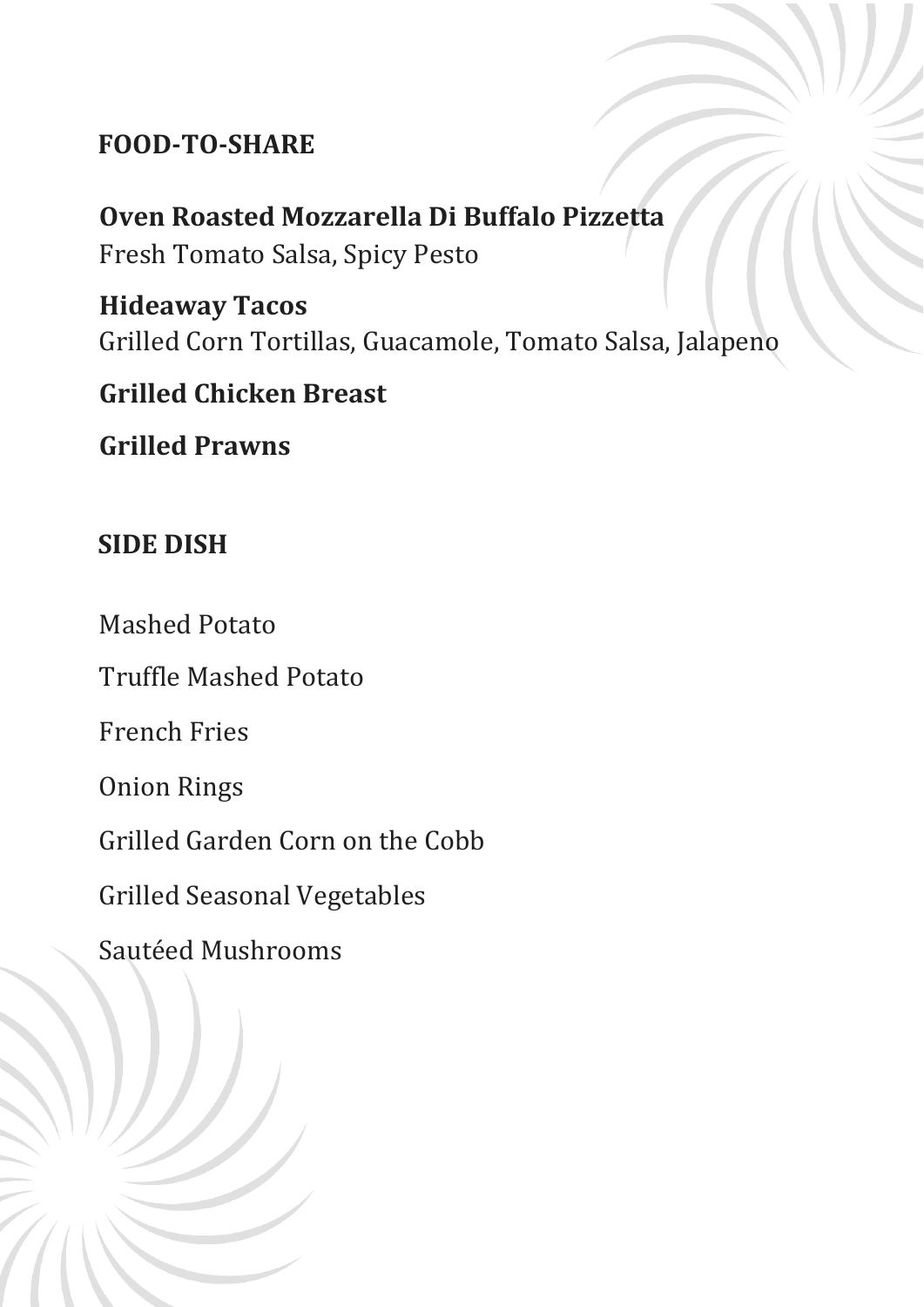# **PIZZA CORNER**

# **Margherita**

Tomato, Mozzarella Fresh

# **Maldivian Tuna Pizza**

Tomato, Mozzarella, Tuna, Onion, Maldivian Chili, Coconut & Curry Leaves

# **Gardener's Pizza**

Spinach, Tomato, Mozzarella, Bell Pepper, Mushroom Artichoke